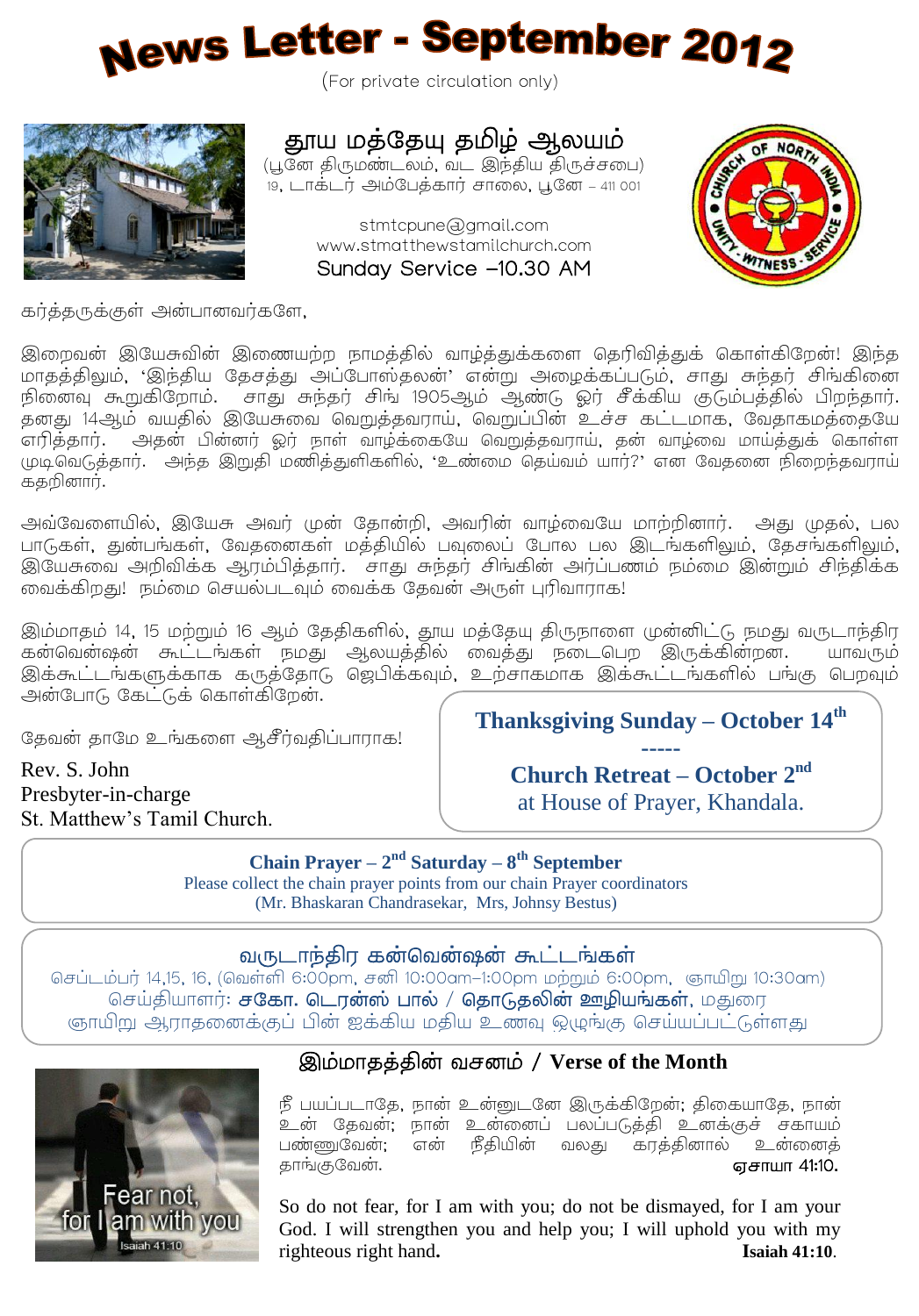### **Sermon Topics -**

**02nd September 2012** 14 Sunday after Pentecost **09 th September 2012** 15 Sunday after Pentecost **16th September 2012** 16 Sunday after Pentecost **23rd September 2012** 17 Sunday after Pentecost **30th September 2012** 18 Sunday after Pentecost

## **Birthday Wishes! -** பிறந்த நாள் வாழ்த்துக்கள்!

- 2. Miss Cecilia Ivana Stephen 6. Mrs. Hepzibah Christian 7 Mr. Daltan Rajan 7. Miss Angeline Rajasekar 9. Miss. Jemimah Prince 10. Mr. Shelton Thangiah 12 Mr. Savio Kenneth Jesudass 13. Mr. Shebin Silvister 14. Rev. S. John 15. Mrs. Grace Lawrence 15. Mrs. Manjula. S Harold.
- **Wedding Anniversary Wishes! திருமண நாள் வாழ்த்துக்கள்!** 02. Mrs. & Mr. Ambasankar 04. Mrs. & Mr. Johnson Gabriel 06. Mrs. & Mr. Charles Premkumar
- 08. Mrs. & Mr. Rajan J.

### **Important days of this month -**

- 3<sup>rd</sup> Day of Sadhu Sundar Singh 5<sup>th</sup> Teachers' Day 8<sup>th</sup> World Literacy Day 16<sup>th</sup> World Ozone Day
- 21<sup>st</sup> International Day of Peace 21<sup>st</sup> Day of St. Matthew, the Apostle
- 27th World Tourism Day

11. Mrs. & Mr. Baskar Chellam 12. Mrs. & Mr. Bestus Navamani 16. Mrs. & Mr. Daniel Selvin Pillai

 $29<sup>th</sup>$  Day of Michael & All Angels

### **Mission Field Reports -**

- **(1) FMPB:** Praising Points: For miraculously saving Dev Bhai's kids during the thunder strike in their house. Pray For: 20 new kids in the children home and for their studies; Santosh to be healed from T, Pravin Bhai and Suresh Bhai to recover from Stomach pains; Healing meeting to be held on Oct 5, 6 & 7; Krishna Bhai, Krishna and Deebak Bhai who are opposing the ministry activities.
- **(2) VISHWAVANI:** Pray for Good concentration in studies of Amruta Shirsagar; Salvation of Madendra Jagtap; Balaji Kamble to attend prayer meetings; Jeevan Pawar to grow in faith. Praise for: Dr. Gaikwad growing in faith; Kiran Adhav saved from his sins; Sarthak Jagtap and Tanuja Shirsagar received healing from their diseases.
- **(3) GEMS:** Praising Points: A new prayer group started in Savarde village; 4 new mission fields have been started in Maharashtra -Asalaj, Shirashi, Gagan Bavda & Nagthane. Tolabai Lad received freedom from financial issues and many other improvements in the family matters after our prayers. Pray for: Appointed missionaries for the new mission fields; Yuvaraj Mane to get transfer near to his village; Himmat Patil to find Job in Pune and to grow in faith. To form a worship team for our church; To develop a Mobile Evangelism Team.
- **(4) MVM:** Praising Points: Mrs. Gulab Waghmare received healing from the long term sickness and started walking; The life of Ms. Chaitanya Dalvi has been transformed; Missionary work has started in three new villages of Ambdana, Takve Bela and Waksai. Pray for: Mrs. Shubhadrabai Nimde to receive
- **Baptism and the Lord's Supper.** Psalm 116; Isaiah 55.1-7; Romans 6.1-11. **God's judgment is just and merciful.** Psalm 9; Isaiah 51.1-8; Romans 2.1-11. **Nothing is impossible for faith.** Psalm 124; Exodus 4.10-17; Ephesians 6.10-18. **Lessons of the cross for daily life.** Psalm 126 & 133; Num. 11.16-17, 24-29; 1 Cor.3.1-9, 18-23. **The family; husband and wife.** Psalm 127; Malachi 2.13-16; 1 Corinthians 13.
	- 17. Mrs. Adeline Babu 18. Miss. Rhea Ruban 19. Mrs. Sophana Azariah 20. Mrs. Rita Michael 30. Mrs. Shanthi Doss
	- 21. Mr. Babu U.B.I.
	- 21. Mrs. Rebecca Gunaseelan
	- 22. Miss. Matilda Charles
	- 23. Mrs. Elizabeth Nalini
	- 24. Miss. Angel Aparna Arun
	- 29. Mrs. Prem Sujatha Matthew Manoharan

### 30. Mr. I.B. Arunraj 30. Mr. Harold E. Joseph



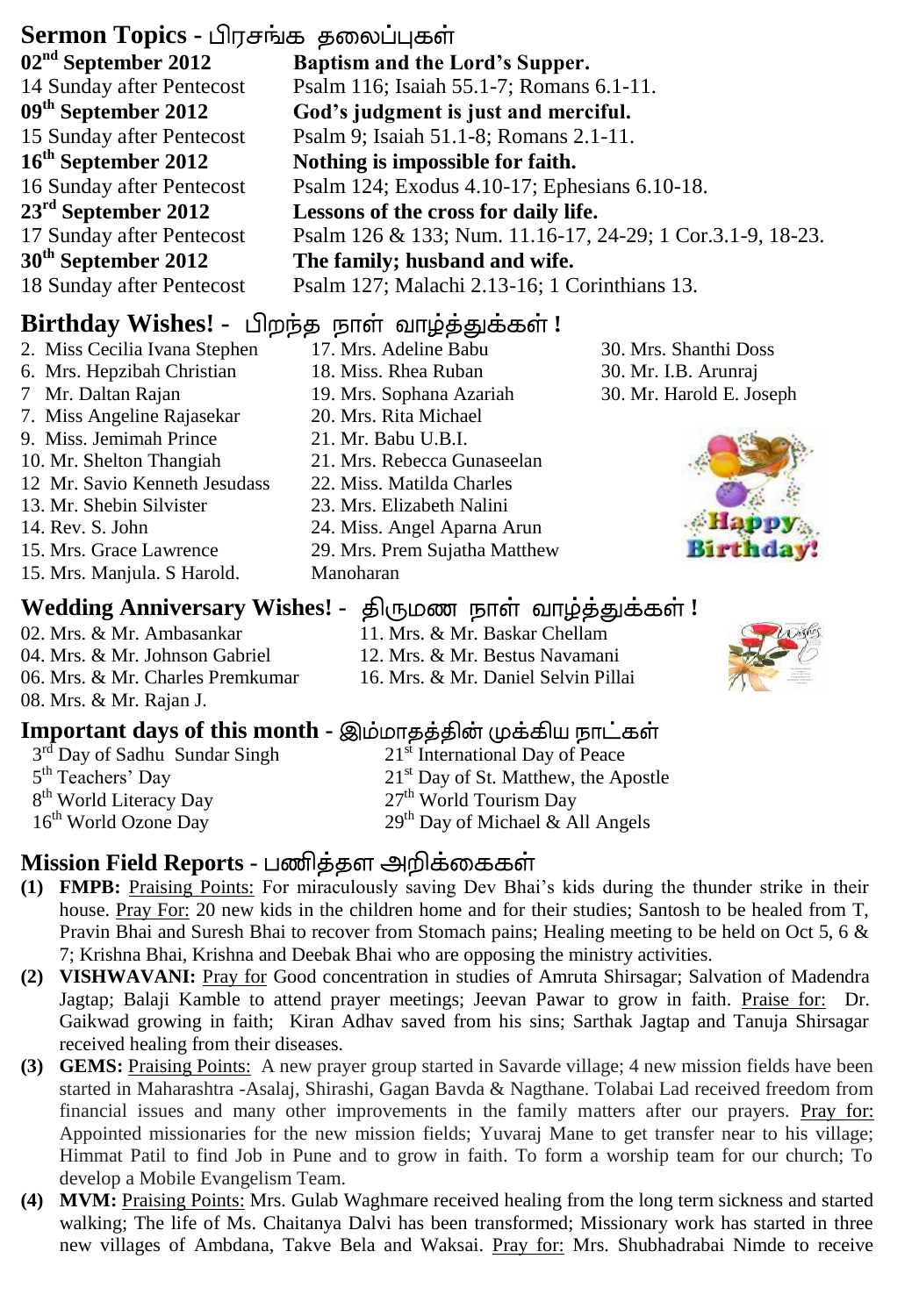healing from paralysis; Madhu Nimde to be relieved from alcoholism; Rev. Gajanan's wife Sunita to complete the ANM nursing course.

| Cottage Prayer Meetings - Every Saturday 7pm to 8pm<br>All are requested to Participate in these meetings |                                       |
|-----------------------------------------------------------------------------------------------------------|---------------------------------------|
| To schedule the cottage prayer meeting at your                                                            | இக்கூட்டங்களை உங்கள் வீட்டில் ஒழுங்கு |
| house, kindly contact the Pastor.                                                                         | செய்ய தயவு செய்து போதகரை அணுகவும்.    |

### **Bible Quiz -**

விடைகள் போதகரிடம் நேரில்/e-mailலில் வந்து சேர வேண்டிய கடைசி நாள் **th September 2012** விடைகள் வசன ஆதாரத்துடன் இருக்க வேண்டும். முழு வசனத்தையும் எழுதாமல் பதிலை மட்டும் எழுதவும். ஒரு கேள்விக்கு ஒரு பதில் மட்டும் எழுத வேண்டும்.

#### **To answer in English – Please refer New International Version Bible**

1 பிரசங்கி (தாவீதின் மகன்) எங்கு யாருக்கு இராஜாவாயிருந்தான்? 2. யாருடைய நாட்களெல்லாம் அலுப்புள்ளதாயும், வேலைகள் வருத்தம் உள்ளதாயும் இருக்கிறது? 3. சூரியனுக்குக் கீழே கண்ட நியாயஸ்தலத்தில் என்ன இருந்தது? 4. ஒருவன் விழுந்தால் யார் அவனைத் தூக்கி விடுவான்? 5. அநேக சொப்பனங்கள் மாயையாயிருப்பது போல, அநேக ………………. …………… 6. பெருமையுள்ளவனைப் பார்க்கிலும் யார் உத்தமன்? 7. யாருடைய இருதயம் காலத்தையும் நியாயத்தையும் அறியும்? 8. யுத்த ஆயுதத்தைப் பார்க்கிலும் எது நலம்? 9. தடைகட்டப்படாத .<br>பாம்புக்கு ஒப்பானவன் யார்? 10. எதை கவனிக்கிறவன் விதைக்க மாட்டான். எதை நோக்குகிறவன் அறுக்க மாட்டான்?

1.. The Teacher (Son of David) was king over who and where? 2. Whose work is grief and pain? 3. Under the sun, in the place of judgment what was there? 4. If either of them falls down, who can help the other up? 5. Much dreaming and many words are meaningless. Therefore ……….. …………? 6. What is better than pride? 7. Whose heart will know the proper time and procedure? 8. What is better than weapons of war? 9. Words from the mouth of the wise are gracious, but fools are consumed by ……….? 10. Whoever watches the …….. will not plant; whoever looks at the …….. will not reap?

### The Book of Ecclesiastes – பிரசங்கியின் புத்தகம்.

The book of Ecclesiastes starts with the 'philosopher', a man who reflected deeply on how short and contradictory human life is, with its mysterious injustice and frustration and concluded that the life is useful. He could not understand the ways of God, who controls human destiny. Yet, in spite of this, he advised people to work hard, and to enjoy the gifts of God as much and as long as they could. Many of the philosopher's thoughts appear negative and even depressing. But the fact that this book is in the bible shows that biblical faith is the broad enough to take into account such pessimism and doubt. Many have taken comfort in seeing themselves in the mirror of Ecclesiastes, and have discovered that the same bible which reflects these thoughts also offers the hope in God that gives life its greater meaning.

பிரசங்கியின் புத்தகதில், பிரசங்கி வாழ்க்கை எத்தனை சிறியதும் கஷ்டங்கள் நிறைந்ததுமாய் இருப்பதைச் சுட்டிக் காட்டுகின்றான். மனிதனின் வாழ்வதனை நடத்திச் செல்லும் கர்த்தரின் வழிகளை மனிதனால் புரிந்து கொள்ள முடியாமல் இருக்கும் நிலையைக் கண்டு பரிதவிப்பதைக் காண்கிறோம். இதனால் அவன் மக்களை கஷ்டப்பட்டு உழைக்கவும் கர்த்தரிடம் இருந்து வரும் ஆசீர்வாதங்களை அனுபவிக்கவும் அறிவுறுத்துவதைக் காண முடிகிறது. பிரசங்கியில் கூறப்பட்டுள்ள கருத்துக்கள் மனச் சோர்வடையச்செய்பவைகளா தோன்றினாலும், அதன் மூலம் நாம் கர்த்தரின் மேல் கொண்டுள்ள விசுவாசத்தில் மென்மேலும் பெலன் கொண்டு வளர தூண்டுகிறது. தேவன் மேலுள்ள் விசுவாசமே நம் வாழ்விற்கு ஒரு நித்திய மேன்மையான அர்த்தத்தை அளிக்கும் என்பதையும் விவரிக்கிறது.

### **Answers to this month's Bible Riddles -** வேதாகம விடுகதத

- 
- (1) கப்பர்நகூம் மத் 4:13, 9:9 (2) கில்கால் யோசுவா 4:19, 20